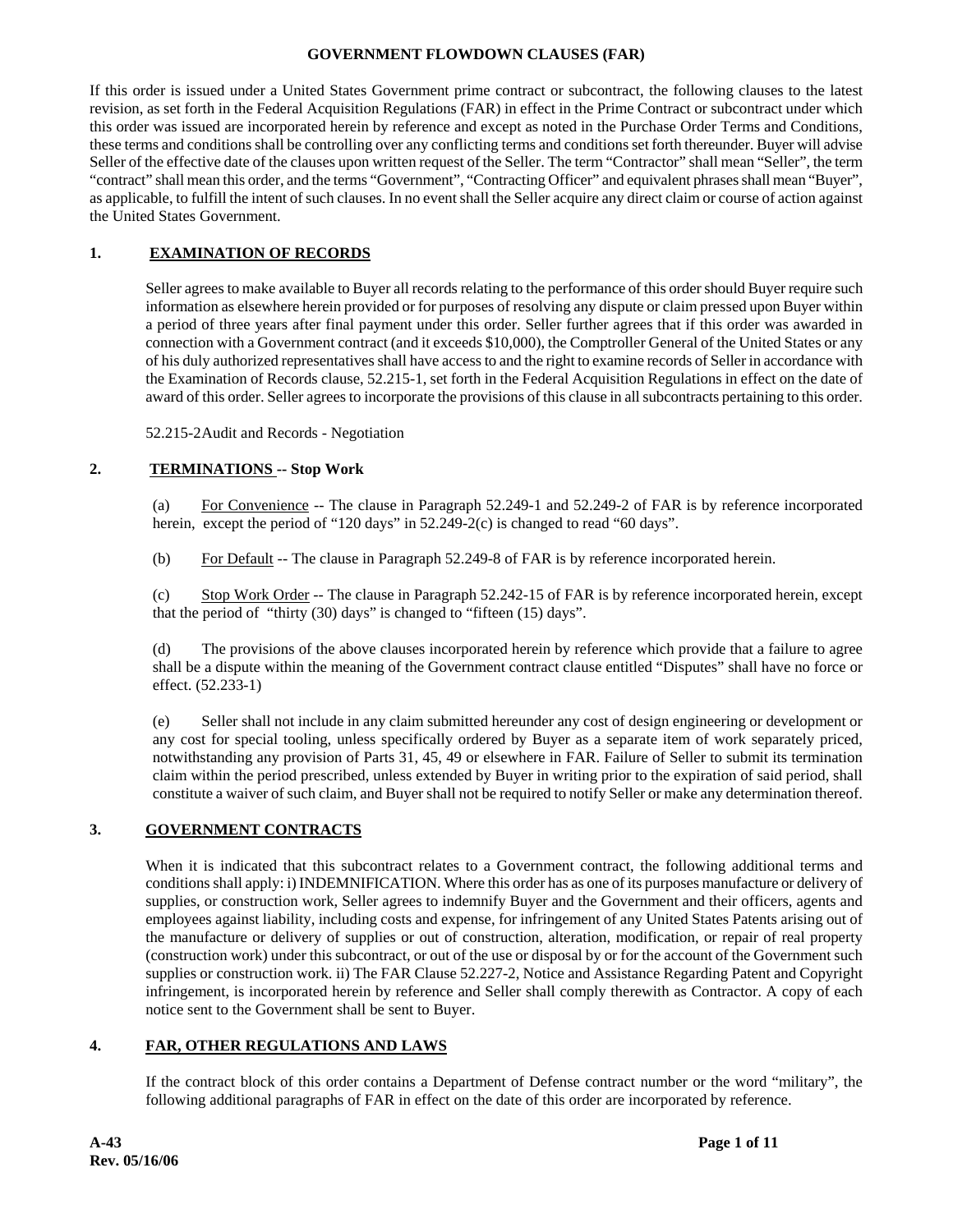| FAR 52.202-1  | Definitions                                                                                                                                    |
|---------------|------------------------------------------------------------------------------------------------------------------------------------------------|
| FAR 52.203-2  | Certificate of Independent Price Determination                                                                                                 |
| FAR 52.203-3  | Gratuities                                                                                                                                     |
| FAR 52.203-5  | <b>Covenant Against Contingent Fees</b>                                                                                                        |
| FAR 52.203-6  | Restriction on Subcontractor Sales to the Government                                                                                           |
| FAR 52.203-7  | <b>Anti-Kickback Procedures</b>                                                                                                                |
| FAR 52.203-8  | Cancellation, Rescission, and Recovery of Funds for Illegal or Improper Activity                                                               |
| FAR 52.203-10 | Price or Fee Adjustment for Illegal or Improper Activity                                                                                       |
| FAR 52.203-11 | Certification and Disclosure Regarding Payments to Influence Certain Federal Transactions                                                      |
| FAR 52.203-12 | Limitation on Payments to Influence Certain Federal Transactions                                                                               |
| FAR 52.204-2  | Security Requirements (excluding the last 13 words of Paragraph (c)). This clause<br>only applies if access to classified material is required |
| FAR 52.204-5  | <b>Women-Owned Business</b>                                                                                                                    |
| FAR 52.209-3  | First Article Approval Contractor Testing, (Subject to Buyers test plan requirements)                                                          |
| FAR 52.209-5  | Certification Regarding Debarment, Suspension, Proposed Debarment, and Other Matters                                                           |
| FAR 52.209-6  | Protecting the Government's Interest when Subcontracting with Contractor's Debarred,<br>Suspended or Proposed for Debarment                    |
| FAR 52.211-5  | <b>Material Requirements</b>                                                                                                                   |
| FAR 52.211-6  | <b>Brand Name or Equal</b>                                                                                                                     |
| FAR 52.211-7  | Alternatives to Government Unique Standards                                                                                                    |
| FAR 52.211-11 | Liquidated Damages - Supplies, Services, or Research & Development                                                                             |
| FAR 52.211-12 | Liquidated Damages - Construction                                                                                                              |
| FAR 52.211-13 | <b>Time Extensions</b>                                                                                                                         |
| FAR 52.211-14 | Notice of Priority Rating for National Defense                                                                                                 |
| FAR 52.211-15 | Defense Priority and Allocation Requirements                                                                                                   |
| FAR 52.214-7  | Late Submissions, Modifications, and Withdrawals of Bids                                                                                       |
| FAR 52.214-34 | Submission of Offers in the English Language                                                                                                   |
| FAR 52.215-2  | Audit/Negotiation. Audit by Department of Defense. This clause only applies if this<br>purchase order exceeds \$10,000.                        |
| FAR 52.215-9  | Changes or Additions to Make or Buy Program                                                                                                    |
| FAR 52.215-10 | Price Reduction for Defective Cost or Pricing Data                                                                                             |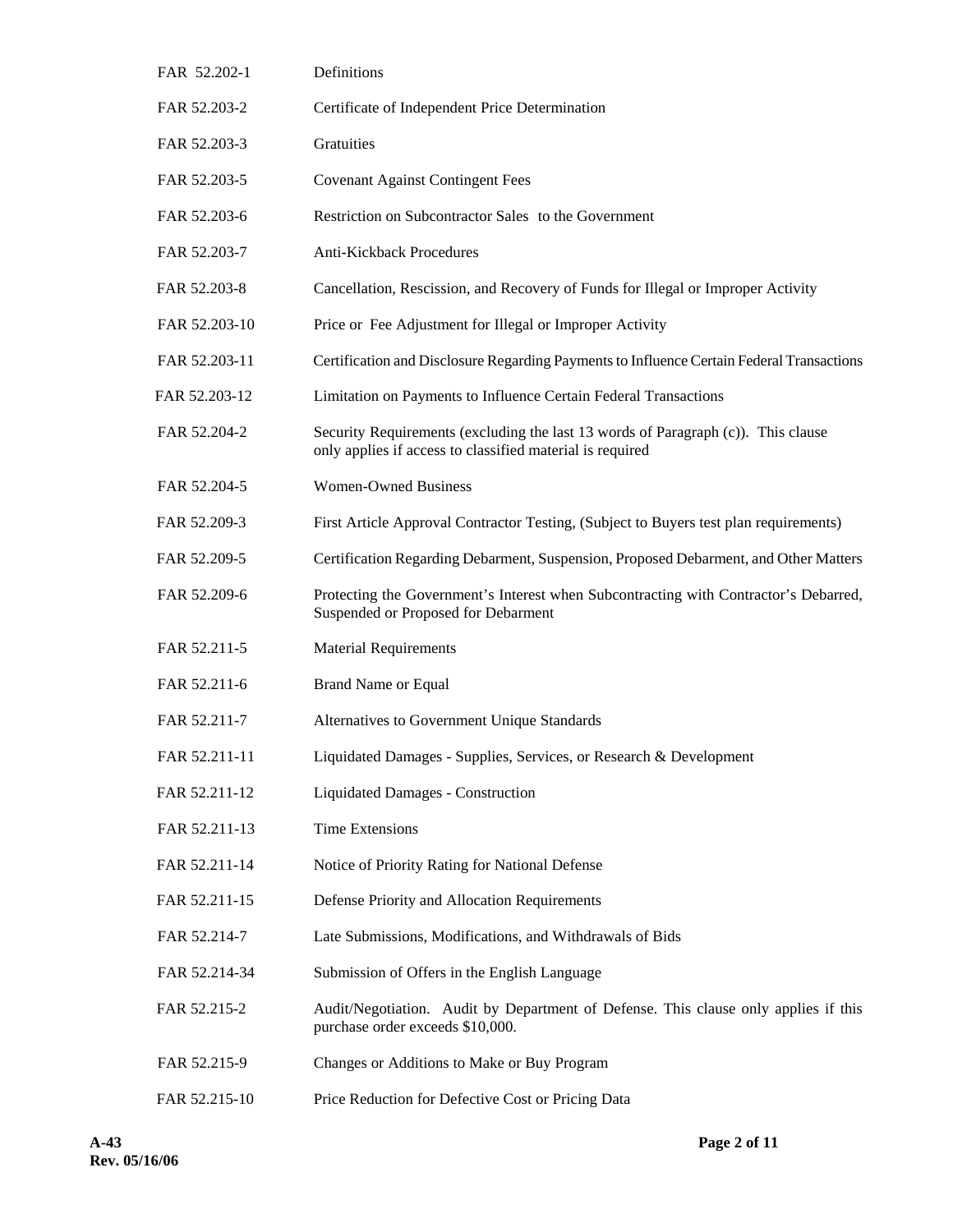| FAR 52.215-11 | Price Reduction for Defective Cost or Pricing Data - Modifications                                                                                                           |
|---------------|------------------------------------------------------------------------------------------------------------------------------------------------------------------------------|
| FAR 52.215-12 | Subcontractor Cost or Pricing Data                                                                                                                                           |
| FAR 52.215-13 | Subcontractor Cost or Pricing Data - Modifications                                                                                                                           |
| FAR 52.215-15 | Pension                                                                                                                                                                      |
| FAR 52.215-18 | Reversion or Adjustment of Plans for Post-Retirement Benefits (PRB) Other Than Pensions                                                                                      |
| FAR 52.215-19 | Notification of Ownership Changes                                                                                                                                            |
| FAR 52.215-20 | Requirements for Cost or Pricing Data or Information Other Than Cost or Pricing Data                                                                                         |
| FAR 52.215-21 | Requirements for Cost or Pricing Data or Information Other Than Cost or Pricing Data -<br>Modification                                                                       |
| FAR 52.219-8  | <b>Utilization of Small Business Concerns</b>                                                                                                                                |
| FAR 52.219-9  | Small Business Subcontracting Plan. This clause only applies if this purchase order<br>exceeds \$500,000 and Seller is not a Small Business                                  |
| FAR 52.222-1  | Notice to the Government of Labor Disputes                                                                                                                                   |
| FAR 52.222-3  | <b>Convict Labor</b>                                                                                                                                                         |
| FAR 52.222-4  | Contract Work Hours and Safety Standards Act - Overtime Compensation (excluding<br>Paragraph (e) "Records"). This clause only applies if this purchase order exceeds \$2,500 |
| FAR 52.222-6  | Davis Bacon Act                                                                                                                                                              |
| FAR 52.222-7  | Withholding of Funds                                                                                                                                                         |
| FAR 52.222-8  | Payrolls and Basic Records                                                                                                                                                   |
| FAR 52.222-9  | Apprentices and Trainees                                                                                                                                                     |
| FAR 52.222-10 | Compliance with Copeland Act Requirements                                                                                                                                    |
| FAR 52.222-11 | Subcontracts (Labor Standards)                                                                                                                                               |
| FAR 52.222-12 | <b>Contract Termination-Debarment</b>                                                                                                                                        |
| FAR 52.222-13 | Compliance with Davis-Bacon and Related Act Regulations                                                                                                                      |
| FAR 52.222-14 | Disputes Concerning Labor Standards                                                                                                                                          |
| FAR 52.222-15 | Certification of Eligibility                                                                                                                                                 |
| FAR 52.222-16 | Approval of Wage Rates                                                                                                                                                       |
| FAR 52.222-17 | Labor Standards for Construction Work-Facilities Contracts                                                                                                                   |
| FAR 52.222-20 | Walsh-Healey Public Contracts Act. This clause only applies if this purchase order<br>exceeds \$10,000.                                                                      |
| FAR 52.222-21 | Prohibition of Segregated Facilities                                                                                                                                         |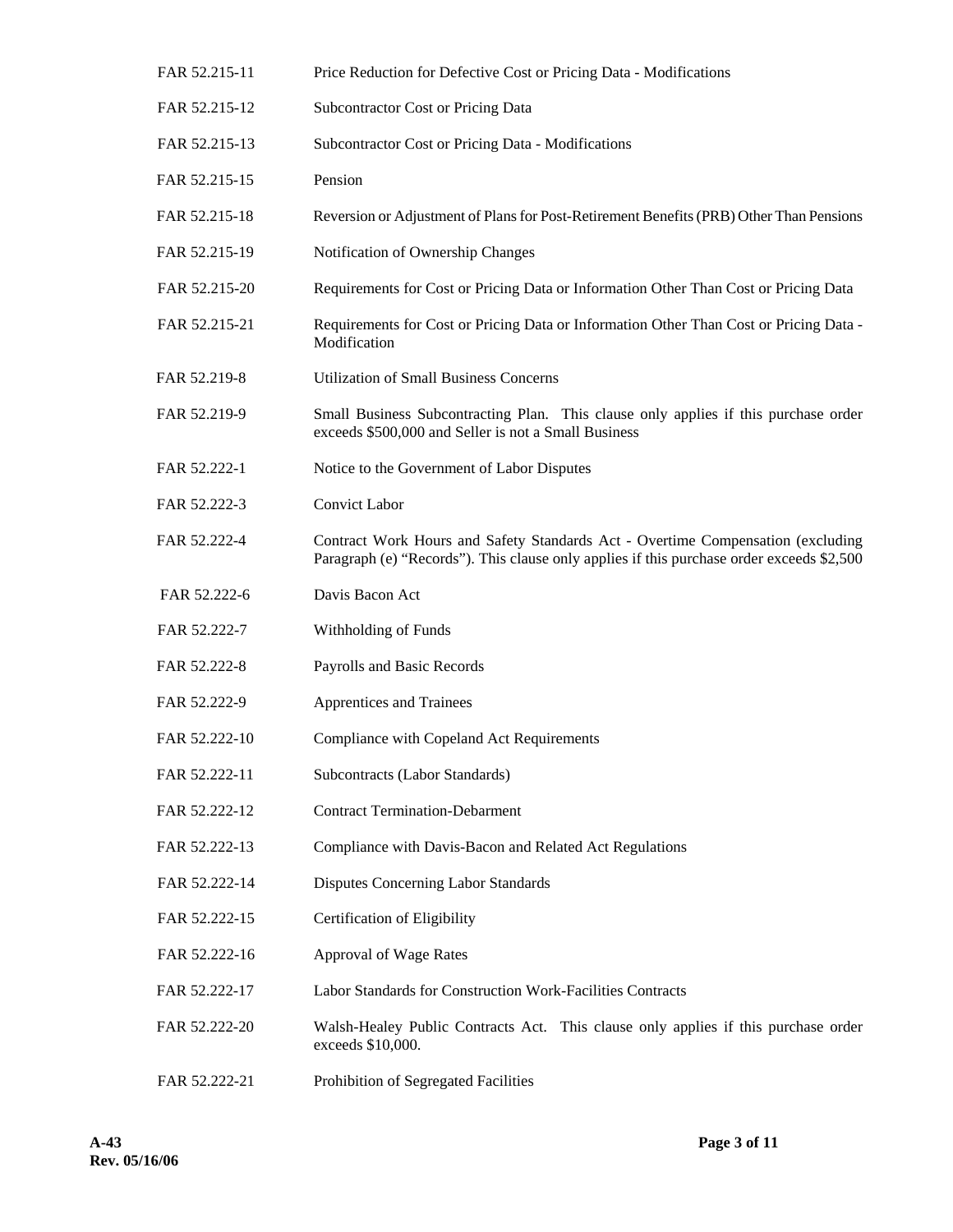- FAR 52.222-22 Previous Contracts and Compliance Reports FAR 52.222-25 Affirmative Action Compliance FAR 52.222-26 Equal Opportunity. This clause only applies if this purchase order exceeds \$10,000. FAR 52.222-28 Equal Opportunity Pre-Award Clearance of Subcontracts (\$1,000,000 or more) FAR 52.222-35 Affirmative Action for Special Disabled and Veterans of the Vietnam Era. This clause only applies if this purchase order equals or exceeds \$10,000. FAR 52.222-36 Affirmative Action for Handicapped Workers. This clause only applies if this purchase order equals or exceeds \$2,500. FAR 52.222-37 Employment Reports on Special Disabled Veterans and Veterans of the Vietnam Era FAR 52.223-3 Hazardous Material Identification and Material Safety Data (Attached in full text) FAR 52.223-6 Drug-Free Work Place FAR 52.223-7 Notice of Radioactive Materials FAR 52.223-11 Ozone Depleting Substances FAR 52.223-14 Toxic Chemical Release Reporting FAR 52.224-2 Privacy Act FAR 52.225-1 Buy American Act - Supplies FAR 52.225-3 Buy American Act – North American Free Trade Agreement – Israeli Trade Act FAR 52.225-5 Trade Agreements FAR 52.225-8 Duty-Free Entry FAR 52.225-13 Restrictions on Certain Foreign Purchases FAR 52.225-15 Sanctioned European Union Country End Products FAR 52.226-1 Utilization of Indian Organizations and Indian-Owned Economic Enterprises FAR 52.227-19 Commercial Computer Software – Restricted Rights FAR 52.228-5 Insurance – Work on a Government Installation FAR 52.229-3 Federal, State, and Local Taxes FAR 52.230-1 Cost Accounting Standards Notice and Certification (Contracts 500K or More) FAR 52.230-3 Disclosure and Consistency of Cost Accounting Practices FAR 52.230-5 Cost Accounting Standards – Educational Institution FAR 52.234-1 Industrial Resources Developed Under Defense Production Act Title III FAR 52.236-5 Material and Workmanship
- FAR 52.236-7 Permits and Responsibilities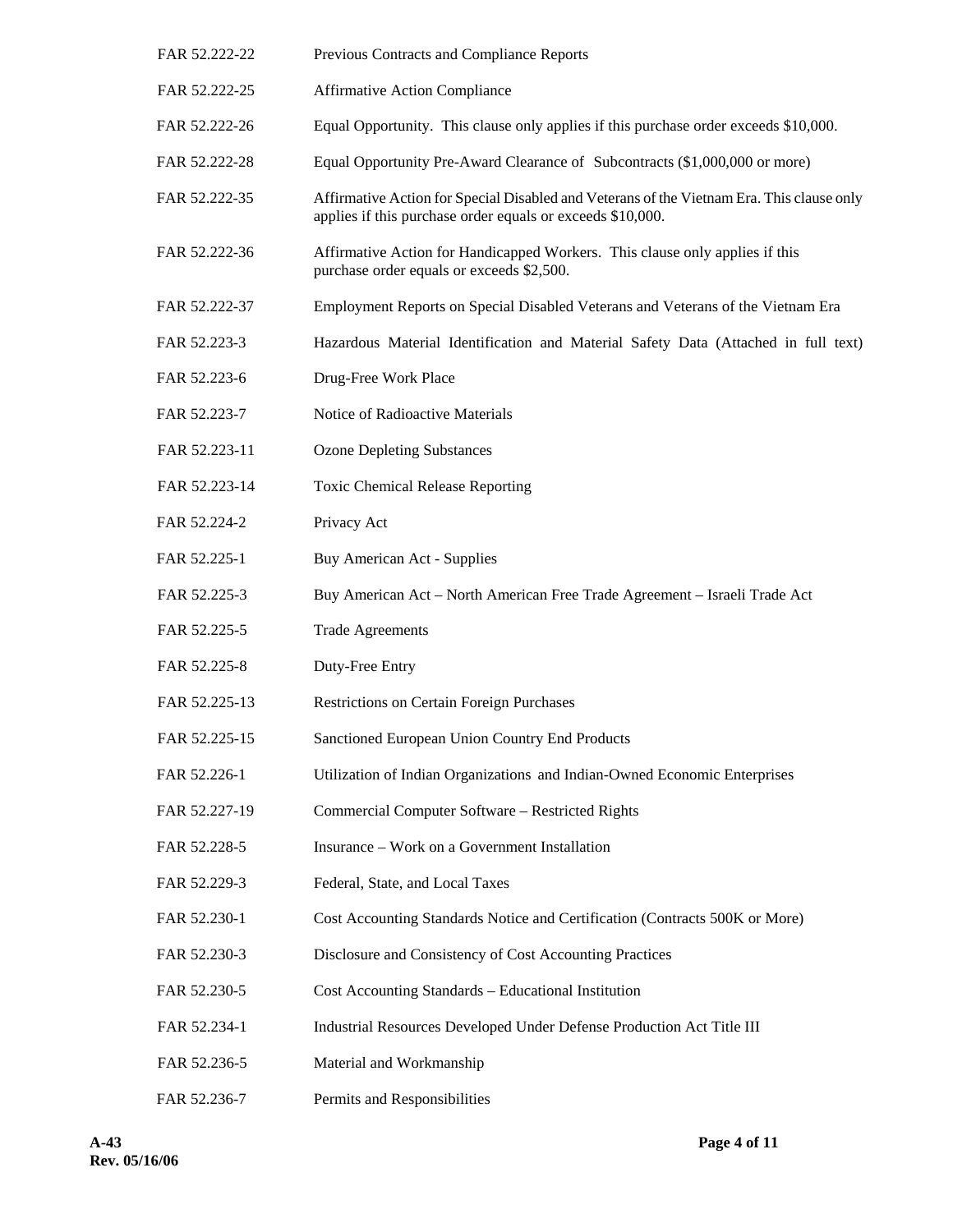| FAR 52.236-13     | <b>Accident Prevention</b>                                                                                             |
|-------------------|------------------------------------------------------------------------------------------------------------------------|
| FAR 52.242-3      | Penalties for Unallowable Costs                                                                                        |
| FAR 52.242-13     | Bankruptcy                                                                                                             |
| FAR 52.242-15     | Stop Work Order                                                                                                        |
| FAR 52.242-17     | Government Delay of Work                                                                                               |
| FAR 52.243-1      | Changes - Fixed Price                                                                                                  |
| FAR 52.243-2      | Changes - Cost Reimbursement                                                                                           |
| FAR 52.244-5      | Competition in Subcontracting                                                                                          |
| FAR 52.244-6      | <b>Subcontracts for Commercial Items</b>                                                                               |
| FAR 52.245-2      | Government Property (Fixed Price Contracts)                                                                            |
| FAR 52.245-5      | Government Property (Cost Reimbursement Contracts)                                                                     |
| FAR 52.245-17     | <b>Special Tooling</b>                                                                                                 |
| FAR 52.245-18     | <b>Special Test Equipment</b>                                                                                          |
| FAR 52.245-19     | Government Property Furnished "As Is"                                                                                  |
| FAR 52.246-2      | <b>Inspection of Supplies - Fixed Price</b>                                                                            |
| FAR 52.246-4      | <b>Inspection of Services - Fixed Price</b>                                                                            |
| FAR 52.246-16     | <b>Responsibility for Supplies</b>                                                                                     |
| FAR 52.246-23     | Limitation of Liability. (The term "acceptance" as used herein means acceptance of the<br>supplies by the Government). |
| FAR 52.247-63     | Preference for United States Flag Air Carriers                                                                         |
| FAR 52.247-64     | Preference for Privately Owned U.S. - Flag Commercial Vessels                                                          |
| FAR 52.248-1      | Value Engineering                                                                                                      |
| FAR 52.249-1      | Termination for Convenience (Short Form) (Except as Noted)                                                             |
| FAR 52.249-2      | Termination for Convenience, Fixed Price (Except as Noted)                                                             |
| FAR 52.249-8      | Termination for Default, (Except as Noted)                                                                             |
| DFAR 252.203-7001 | Prohibition on Persons Convicted of Fraud, or Other Defense-Contract-Related Felonies                                  |
| DFAR 252.204-7000 | Disclosure of Information                                                                                              |
| DFAR 252.208-7000 | Intent to Furnish Precious Metals as Government-Furnished Material                                                     |
| DFAR 252.211-7000 | <b>Acquisition Streamlining</b>                                                                                        |
| DFAR 252.219-7003 | Small, Small Disadvantaged, and Women-Owned Small Business Subcontracting Plan                                         |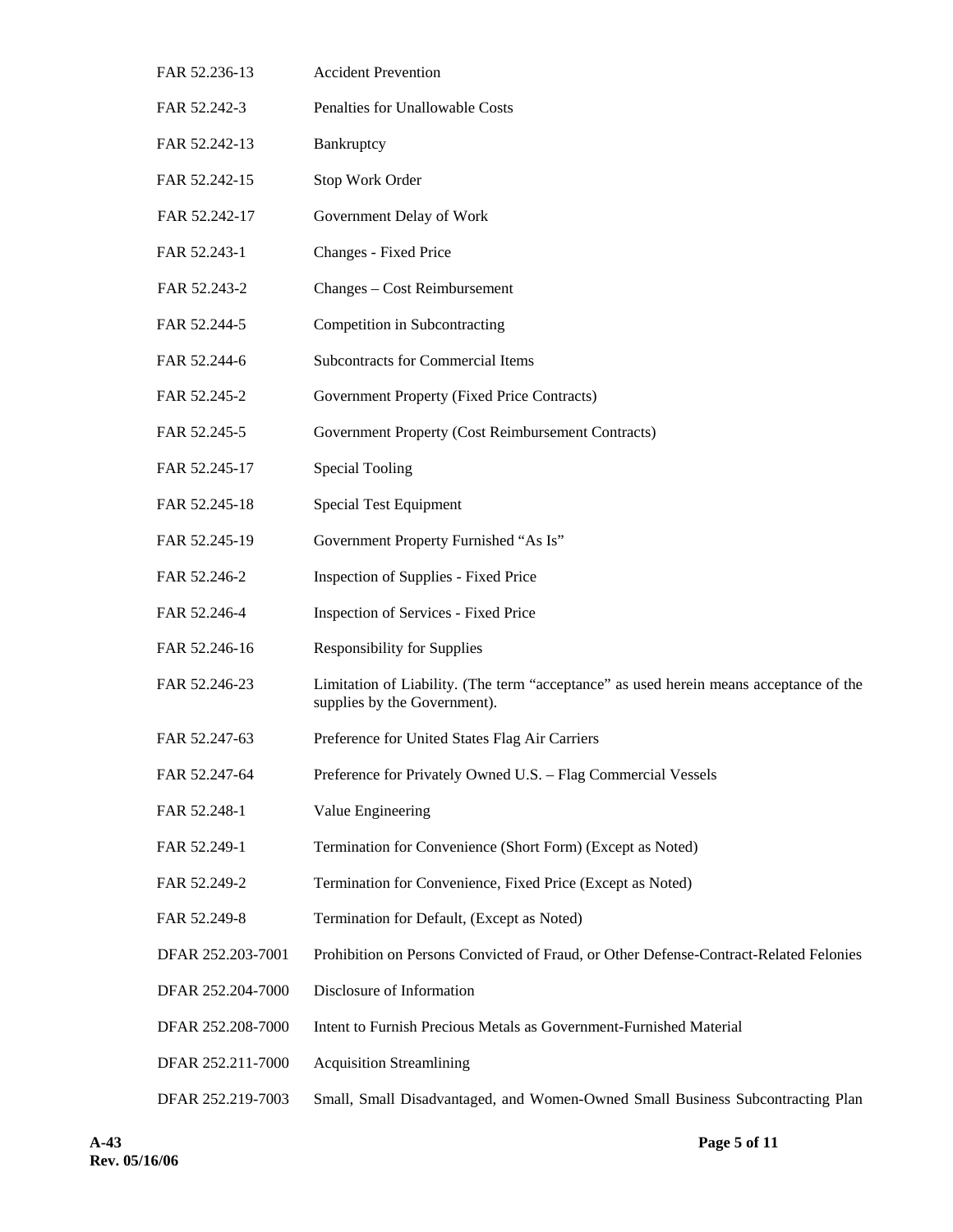#### (DoD Contracts)

- DFAR 252.222-7000 Restrictions on Employment of Personnel
- DFAR 252.223-7001 Hazard Warning Labels
- DFAR 252.223-7002 Safety Precautions for Ammunition and Explosives
- DFAR 252.223-7003 Change in Place of Performance Ammunition and Explosives
- DFAR 252.223-7006 Prohibition on Storage and Disposal of Toxic and Hazardous Materials
- DFAR 252.223-7007 Safeguarding Sensitive Conventional Arms, Ammunition, and Explosives
- DFAR 252.225-7001 Buy American Act and Balance of Payments Program
- DFAR 252.225-7008 Suppliers to be Accorded Duty-Free Entry
- DFAR 252.225-7009 Duty-Free Entry Qualifying Country End Products and Supplies
- DFAR 252.225-7012 Preference for Certain Domestic Commodities
- DFAR 252.225-7013 Duty-Free Entry
- DFAR 252.225-7014 Preference for Domestic Specialty Metals includes Alternate 1
- DFAR 252.225-7015 Restriction on Acquisition of Hand or Measuring Tools
- DFAR 252.225-7016.1 Restriction on Acquisition of Ball and Roller Bearings
- DFAR 252.225-7022 Restriction on Acquisition of Polyacrylonitrile (PAN) Carbon Fiber
- DFAR 252.225-7025 Restriction on Acquisition of Forgings
- DFAR 252.225-7026 Reporting of Contract Performance Outside the United States
- DFAR 252.225-7027 Restriction on Contingent Fees for Foreign Military Sales
- DFAR 252.225-7030 Restriction on Acquisition of Carbon, Alloy, and Armor Steel Plate
- DFAR 252.225-7036 Buy American Act North American Free Trade Agreement Implementation Act Balance of Payments Program
- DFAR 252.227-7014 Rights in Non-Commercial Computer Software and Non-Commercial Computer Software Documentation
- DFAR 252.227-7015 Technical Data Commercial Items
- DFAR 252.227-7016 Rights in Bid or Proposal Information
- DFAR 252.227-7019 Validation of Asserted Restrictions Computer Software
- DFAR 252.227-7025 Limitations on the Use or Disclosure of Government-Furnished Information Marked with Restrictive Legends
- DFAR 252.227-7037 Validation of Restrictive Markings on Technical Data
- DFAR 252.228-7001 Ground and Flight Risk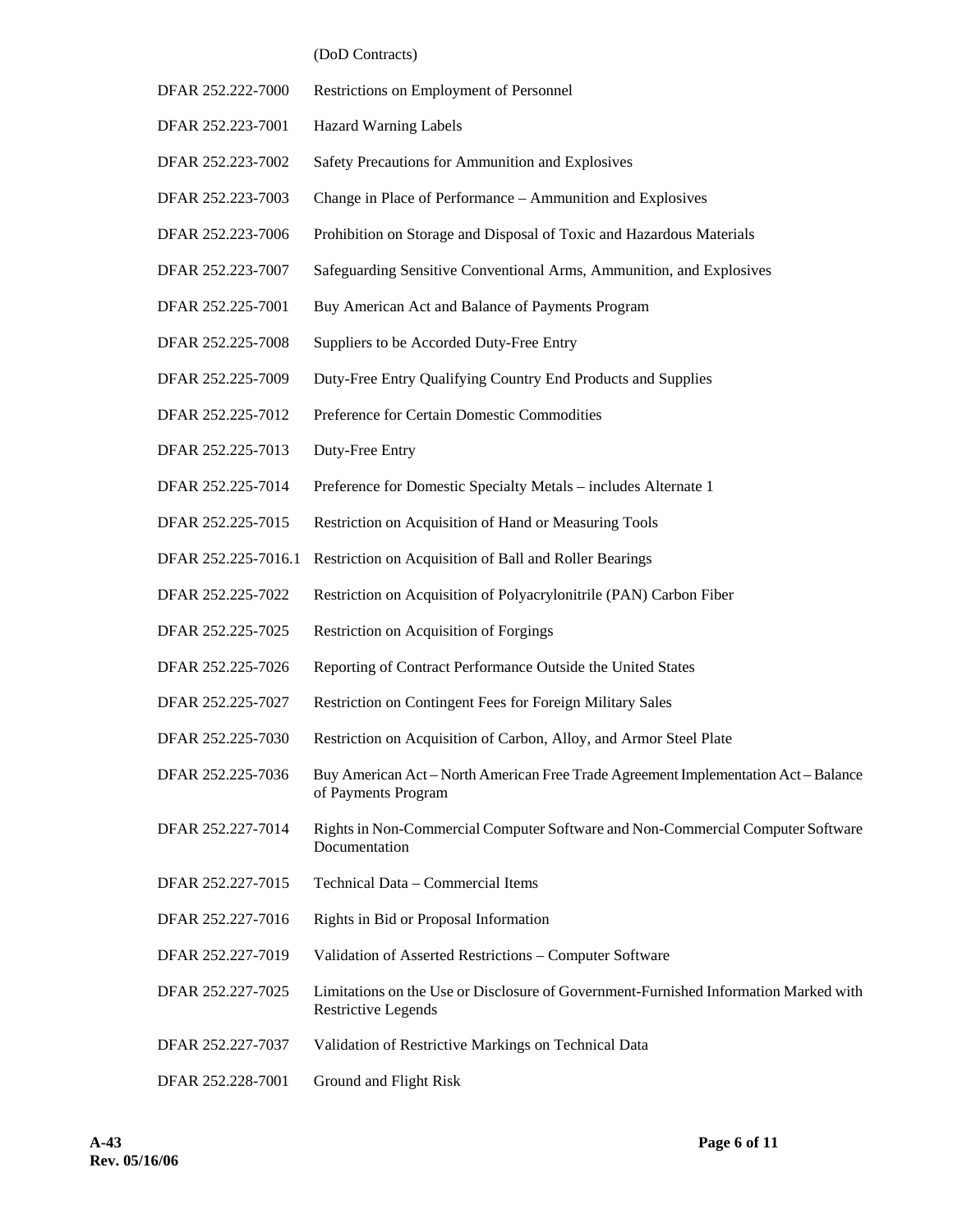| DFAR 252.228-7002   | <b>Aircraft Flight Risk</b>                                                                    |
|---------------------|------------------------------------------------------------------------------------------------|
| DFAR 252.228-7005   | Accident Reporting and Investigation Involving Aircraft, Missiles and Space Launch<br>Vehicles |
| DFAR 252.231-7000   | Supplemental Cost Principals                                                                   |
| DFAR 252.234-7001   | Earned Value Management System                                                                 |
| DFAR 252.243-7001   | Pricing of Contract Modifications                                                              |
| DFAR 252.243-7002   | Requests for Equitable Adjustments                                                             |
| DFAR 252.244-7000   | Subcontracts for Commercial Items and Commercial Components (DoD Contracts)                    |
| DFAR 252.246-7000-I | Material Inspection and Receiving Reports                                                      |
| DFAR 252.246-7001   | Warranty of Data                                                                               |
| DFAR 252.247-7023   | Transportation of Supplies by Sea                                                              |
| DFAR 252.247-7024   | Notification of Transportation of Supplies by Sea                                              |
| DFAR 252.249-7002   | Notification of Anticipated Contract Termination of Reductions                                 |

 Price Adjustments. If Buyer's price, including profit or fee, on its Prime Contract or any cost reimbursed thereunder is reduced by application of the clauses referenced above due to defective cost or pricing data furnished by Seller (including data obtained by Seller from its subcontractors), Seller shall indemnify Buyer for the full and total amount of such reduction in price based on defective cost or pricing data furnished Buyer by Seller. Such indemnification shall be by adjustment downward of the price of this purchase order and where necessary by repayment of any sums previously paid by Buyer to Seller, not taking into account any offsets due to its customer not related to this purchase order. Seller may make such provision with its subcontractors for indemnification as it sees fit, but Seller's responsibility to indemnify Buyer shall not be modified or altered by any such agreement between Seller and its subcontractors. Any determination regarding the implementation of Public Law 87-0653, as amended by P.L. 97-86, by the Government which binds Buyer shall be binding on Seller.

Seller's Rights of Appeal Concerning Adverse Determinations involving Cost Accountinq Standards and/or Truth in Negotiations. Where Seller is adversely affected by any such determination, and Buyer elects not to appeal such determination, Buyer shall notify Seller. If Seller thereafter timely requests Buyer to appeal such determination (or to bring suit if under a subcontract), Buyer shall so do. Buyer's obligation to appeal at Seller's request shall be limited to its appeal before the ASBCA (or where suit under a subcontract is involved to such action in any trial court of competent jurisdiction). If Buyer shall prosecute such appeal (or suit) either on its own election or upon Seller's request, any final decision by the ASBCA (or trial court) shall be binding on Buyer and Seller. If any such appeal is taken (or suit contemplated) either at the election of Buyer or the request of Seller, Seller shall assist Buyer in the investigation, preparation and prosecution thereof in every reasonable manner and Seller shall be afforded reasonable opportunity to participate in the prosecution thereof. Where Buyer shall take such appeal (or suit) at Seller's request, all costs and expenses of both Seller and Buyer in regard thereto shall be paid by Seller.

DFAR 252.215-7000 Pricing of Adjustments, Aggregate.

Patent Rights

| FAR 52.227-1 | Authorization and Consent. (ALT $1 \& 2$ )                        |
|--------------|-------------------------------------------------------------------|
| FAR 52.227-2 | Notice and Assistance Regarding Patent and Copyright Infringement |
| FAR 52.227-3 | Patent Indemnity                                                  |
| FAR 52.227-9 | Refund of Royalties.                                              |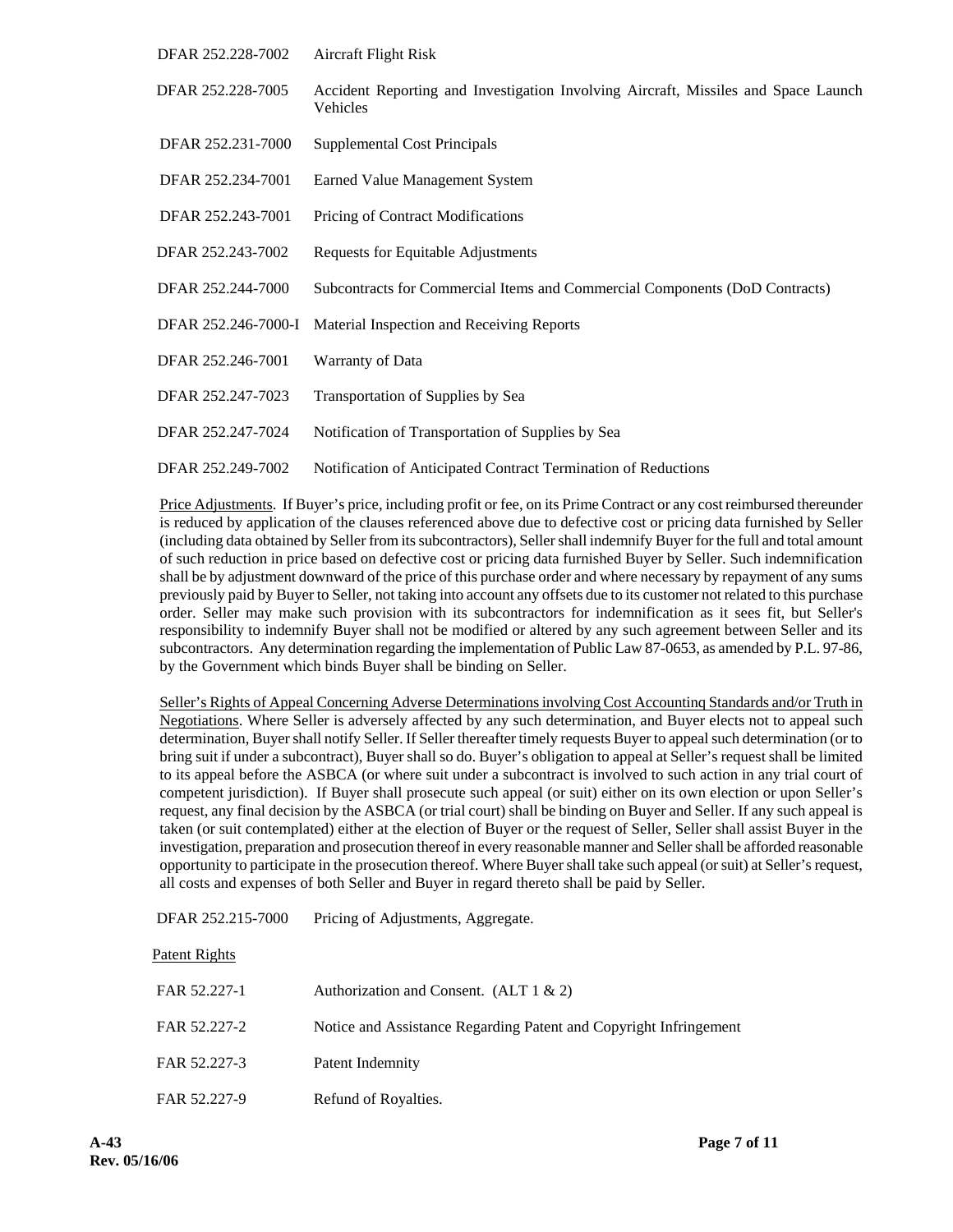| FAR 52.227-10     | Filing of Patent Applications. Classified Subject Matter.                                                                                                                                                                |
|-------------------|--------------------------------------------------------------------------------------------------------------------------------------------------------------------------------------------------------------------------|
| FAR 52.227-11     | Patent Rights Retention by the Contractor (short form). (If Seller is a small<br>business firm or a nonprofit organization).                                                                                             |
| FAR 52.227-12     | Patent Rights Retention by the Contractor (long form). (If Seller is not a small business<br>firm or a nonprofit organization).                                                                                          |
| FAR 52.227-13     | Patent Rights - Acquisition by the Government                                                                                                                                                                            |
| FAR 52.227-14     | Rights in Data - General                                                                                                                                                                                                 |
| DFAR 252.227-7013 | Rights in Technical Data and Computer Software. This clause only applies if<br>(ALT I/ALT II) the delivery of data is required, or where computer software maybe<br>originated, (if applicable) developed, or delivered. |
| DFAR 252.227-7030 | Technical Data -- Withholding of Payment. This clause only applies if the delivery of<br>data is required by this purchase order.                                                                                        |
| DFAR 252.227-7034 | Patents - Subcontract                                                                                                                                                                                                    |
| DFAR 252.227-7039 | Patents – Reporting of Subject Inventions                                                                                                                                                                                |

- (a) Patents. The clauses of Part 52 and the provisions of Part 27, as applicable to patents in the Federal Acquisition Regulation (FAR), which are incorporated in the prime contract under which this purchase order is issued, are hereby incorporated herein by reference and the Seller agrees to comply with said clauses and provisions as "Contractor". However, no Patent Rights clause is incorporated in this purchase order unless it involves research and development.
- (b) Data. The clauses of Part 52 and the provisions of Part 27, as applicable to data in the Federal Acquisition Regulation (FAR) which are incorporated into the prime contract under which this purchase order is issued, are hereby incorporated herein by reference and Seller agrees to comply with said clauses and provisions as "Contractor".
- (c) The above referenced clauses and provisions will be identified or copies will be furnished upon request.

## Cost Accounting Standards

- FAR 52.230-1 Cost Accounting Standards Notices and Certification
- FAR 52.230-6 Administration of Cost Accounting Standards. (If over \$100,000 and not exempt). If Buyer's price, including profit or fee, on its prime contract (or subcontract) or any cost reimbursed thereunder is reduced by reason of the failure of Seller, or Seller's subcontractors, to comply with or perform any requirement of FAR 52.230-3, or Buyer's costs are increased by such failure, Seller shall indemnify Buyer for the full and total amount of such reduction or increase (including any interest required thereby to be paid by Buyer). Where such adjustment shall require a repayment by Seller to Buyer, the interest provided for shall be computed from the time payment was made by Buyer to Seller until repayment is actually made by Seller to Buyer. Any determination by the Government regarding the implementation of cost accounting standards, rules, and regulations which bonds Buyer shall be binding on Seller.

## **5. SUBCONTRACTING**

No more than 25% or 10% if this order exceeds \$500,000, of the hours or the dollars may be subcontracted on this order without the express written consent of the Buyer.

## **6. ACCIDENT REPORTING AND INVESTIGATION INVOLVING PRODUCTS AND SERVICES**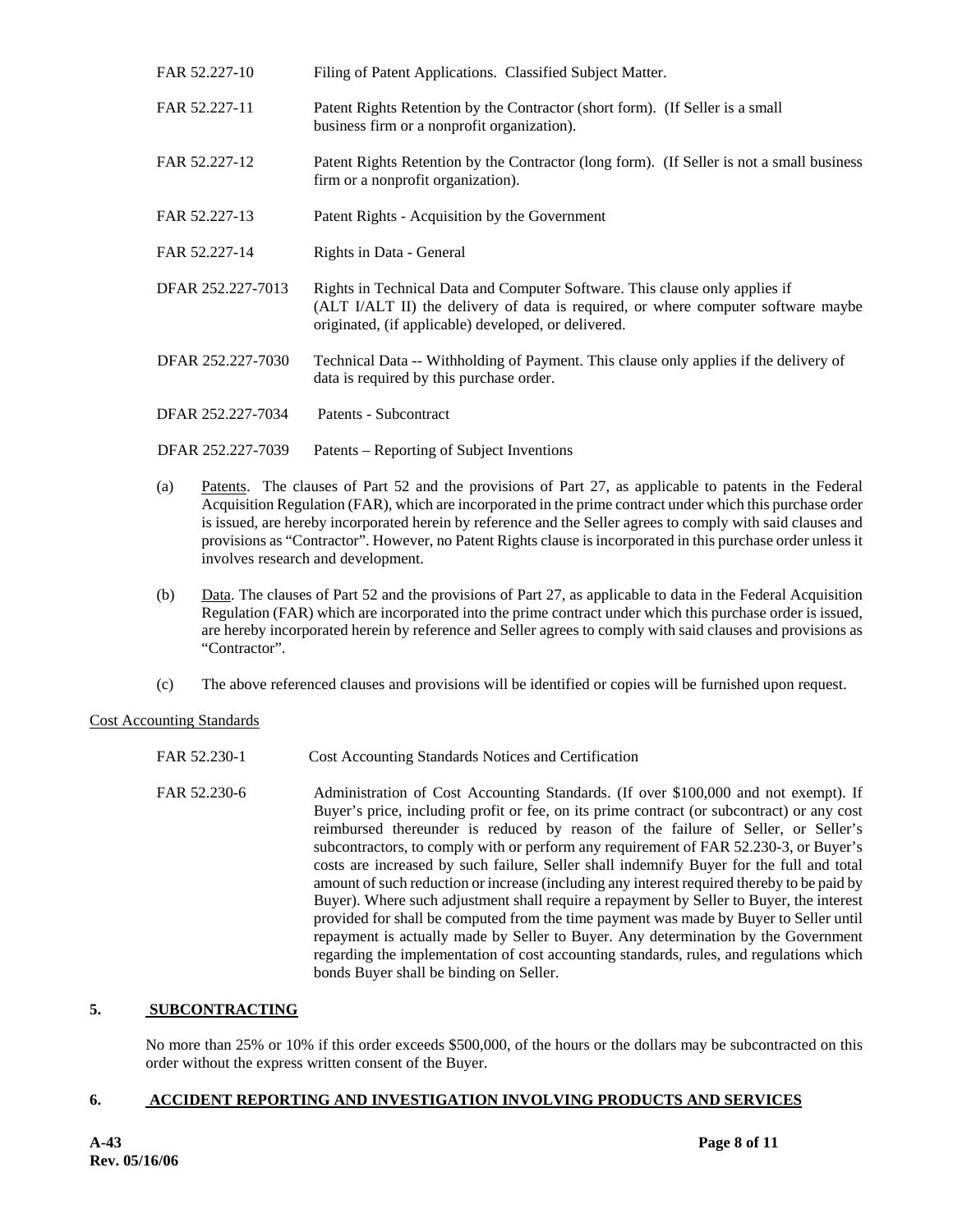- (a) Subcontractor shall report promptly to Aerojet all pertinent facts relating to each accident involving products being developed, manufactured, modified, repaired, tested or overhauled under or in connection with the subcontract, or involving services being performed hereunder. Subcontractor shall also report promptly all significant occurrences or incidents which could affect the safety or performance of the product or services.
- (b) Notification of such accidents and occurrences will be made to the Aerojet Resident Representative (when assigned to Subcontractor's facility) or to the subcontract administrator designated in the subcontract schedule. Such notice shall be given by telephone, facsimile transmission, or TWX followed by a written report giving pertinent details of the accident or occurrence and the effect or potential effect on subcontract performance and product safety.
- (c) If Aerojet or the cognizant Government Contracting Officer elects to conduct an investigation of the accident or occurrence, Subcontractor will cooperate fully and assist Aerojet or Government personnel until the investigation is complete.

# **7. AMMUNITION AND EXPLOSIVES -- DFAR 252.223-7002**

#### SAFETY PRECAUTIONS FOR AMMUNITION AND EXPLOSIVES

- (a) The term "ammunition and explosives" means liquid and solid propellants and explosives, pyrotechnics, incendiaries and smoke in any of the following: bulk form, ammunitions, rockets, missiles, warheads, devices and components thereof, except for wholly inert items.
- (b) The Contractor shall comply with the DOD Contractor's Safety Manual for Ammunition and Explosives (DOD Manual 4145.26-M) (the manual) in effect on the date of the solicitation for this contract, and any other additional requirements included in the schedule of the contract. The Contractor shall allow authorized Aerojet and Government representatives to evaluate safety programs, implementation, and facilities and, in this respect, shall allow Aerojet and the Government access to Contractor facilities, personnel and safety program documentation.
- (c) If the Contracting Officer notifies the Contractor of any noncompliance with the manual or schedule provisions, the Contractor shall take immediate steps to correct the noncompliance. Within thirty (30) days (or such other period as the Contracting Officer may direct) from the date of notification, the Contractor shall inform the Contracting Officer of the results of the corrective actions taken. Costs incurred by the Contractor to correct noncompliance with the manual will not, unless otherwise specified within the contract, be reimbursable.
- (d) If the Contractor has been notified of a noncompliance and fails or refuses to take corrective action within the time specified by the Contracting Officer, the Contractor may be directed to cease performance on all or part of this contract until the Contracting Officer determines that satisfactory corrective action has been taken. The Contracting Officer may at any time remove Aerojet or Government personnel whenever the Contractor is in noncompliance with the safety requirements of this clause. Either action by the Contracting Officer shall not entitle the Contractor to an adjustment of the contract price or the delivery or performance schedule unless it is later determined that the Contractor had in fact complied with the manual or schedule provisions. In such a case, an equitable adjustment will be made in accordance with the procedures provided for in the clause of this contract entitled "Changes".
- (e) The Contractor shall immediately notify the Contracting Officer after a mishap involving ammunition or explosives, The Contractor shall also, in accordance with this contract or as required by the Contracting Officer, conduct an investigation and submit a written report of the mishap to the Contracting Officer.
- (f) Neither the requirements of this clause, not any act or failure to act by Aerojet or Government inspections and the degree of surveillance which Aerojet or the Government exercises with respect to the enforcement of the contract terms and conditions is a matter solely within the discretion of Aerojet or the Government, and does not relieve the Contractor of responsibility for performance of the contract. Nor shall any act or failure to act by Aerojet or the Government in surveillance or enforcement of this contract impose or add to any liability of Aerojet or the Government. The Contractor is contractually responsible for ensuring subcontractor compliance with all contract safety requirements and will determine the method by which the adequacy of this compliance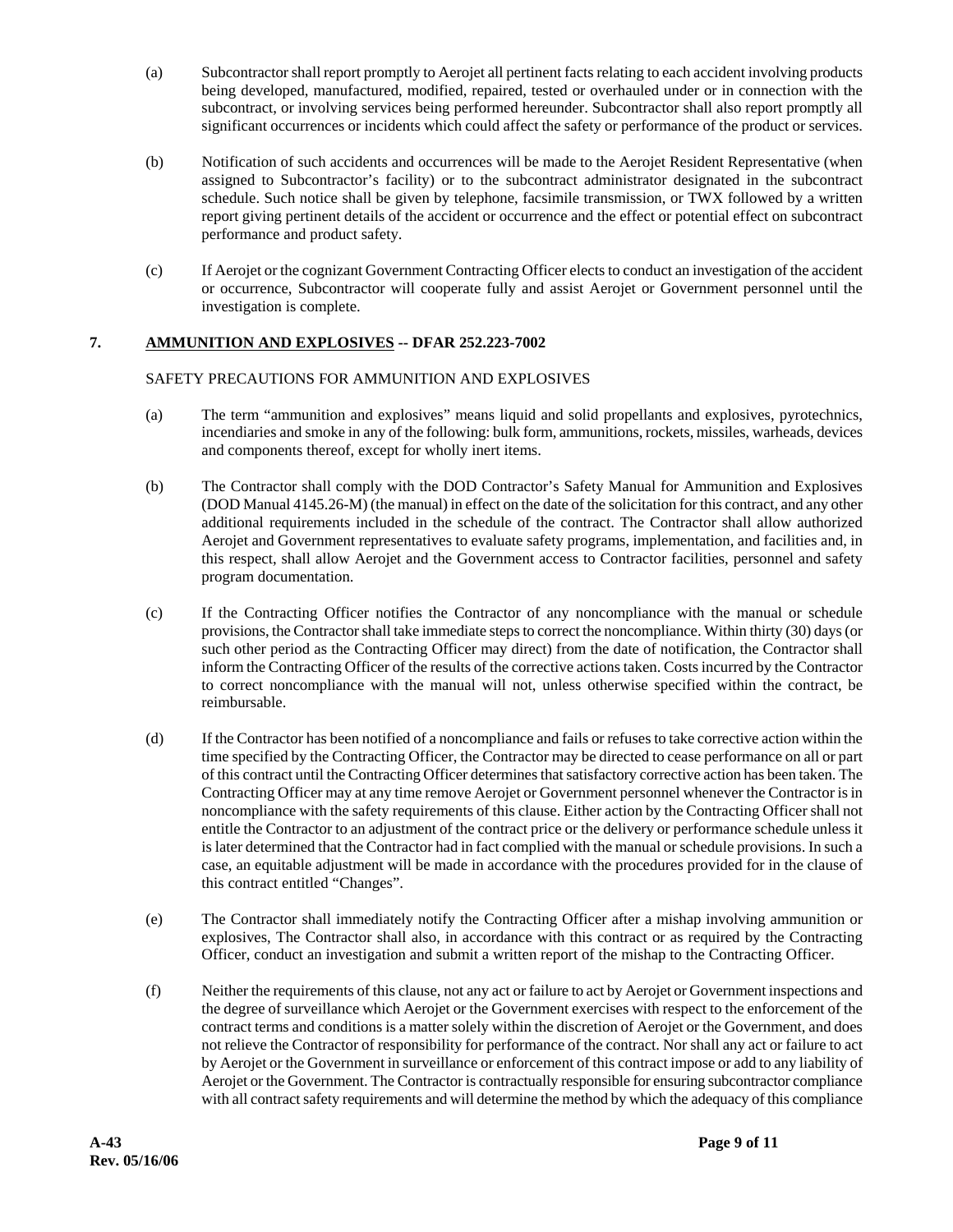is verified. Aerojet or the Government safety surveys of subcontractor facilities are performed in order to prevent the occurrence of any mishap which would endanger the safety of Aerojet or DOD personnel or otherwise adversely impact upon Aerojet or the Government's contractual interests.

- (g) The frequency or number of Government inspections and the degree of surveillance which the Government exercises with respect to the enforcement of the contract terms and conditions is a matter solely within the discretion of the Government, and does not relieve the Contractor of responsibility for performance of the contract. Nor shall any act or failure to act by the Government in surveillance or enforcement of this contract impose or add to any liability of the Government. The Contractor is contractually responsible for ensuring subcontractor compliance with all contract safety requirements and will determine the method by which the adequacy of this compliance is verified. Government safety surveys of subcontractor facilities are performed in order to prevent the occurrence of any mishap which would endanger the safety of DOD personnel or otherwise adversely impact upon the Government's contractual interests.
- (h) The Contractor shall insert this clause, including this paragraph (h), with appropriate changes in the designation of the parties, in every subcontract hereunder which involves ammunition or explosives as defined in paragraph (a) above, except for: subcontracts for inert components containing no explosives, propellants, or pyrotechnics or subcontracts for flammable liquids, acids, powdered metals or other materials having fire or explosive characteristics unless the subcontractor is using or incorporating these materials for initiation, propulsion, or detonation as an integral or component part of an Explosive, an ammunition and explosive end item or a weapon system. Such clause shall include a provision allowing authorized Aerojet or Government safety representatives to evaluate subcontractor safety programs, implementation, and facilities as determined necessary. NOTE: All safety communiques from the Government Contracting Officer or authorized representative will be to the prime Contractor, although copies may be furnished to the subcontractor involved. Prime contractors shall change references to the "Government" to cite the name of the prime Contractor while assuring that the subcontractor(s) understand and agree to the Government's right of access to review compliance with contract safety requirements. In addition, the prime Contractor or higher level subcontractors shall include provisions to allow direction to cease performance of the subcontract as a result of a serious uncorrected or recurring safety deficiency potentially causing an imminent hazard to DOD personnel, property or contract performance.
- (i) The Contractor shall notify the Contracting Officer, or authorized representative, prior to issuing any subcontract when it involves ammunition or explosives. In the event that the proposed subcontract represents a change in place of performance, the Contractor shall request approval for such changes in accordance with the clause of this contract entitled "Change in the Place of Performance Ammunition and Explosives".
- (j) Nothing contained herein shall relieve the Contractor from complying with applicable Federal, state, and local laws, ordinances, codes, and regulations (including the obtaining of licenses and permits) connection with the performance of this contract.

#### **DFAR 252.223-7003**

#### CHANGE IN PLACE OR PERFORMANCE - AMMUNITION AND EXPLOSIVES

- (a) The Offeror must stipulate in the Place of Performance Clause in this solicitation (FAR 52.214-14 or FAR 52.215-20) information pertinent to the place of performance of all ammunition and explosives work covered by the Safety Precautions for Ammunition and Explosives Clause (DFARS 52.223-7002). Failure to furnish this information with the offer may result in rejection of the offer.
- (b) No change in the place(s) of performance shall be permitted between the opening/closing date of the solicitation/Request for Quotation and the award except where time permits and then only upon receipt of the Contracting Officer's written approval.
- (c) Any change in place(s) of performance cited in this offer and in any resulting contract is prohibited unless it is specifically approved in advance by the Contracting Officer.

 **Form A-64 attached must be executed and returned to Aerojet if the contract you are doing for Aerojet falls under D0D Federal Acquisition Regulations Supplement (DFARS) 252.223-7002 and 252.223-7003 pertaining to suppliers who provide ammunition, explosives, energetic material or testing of the same.**